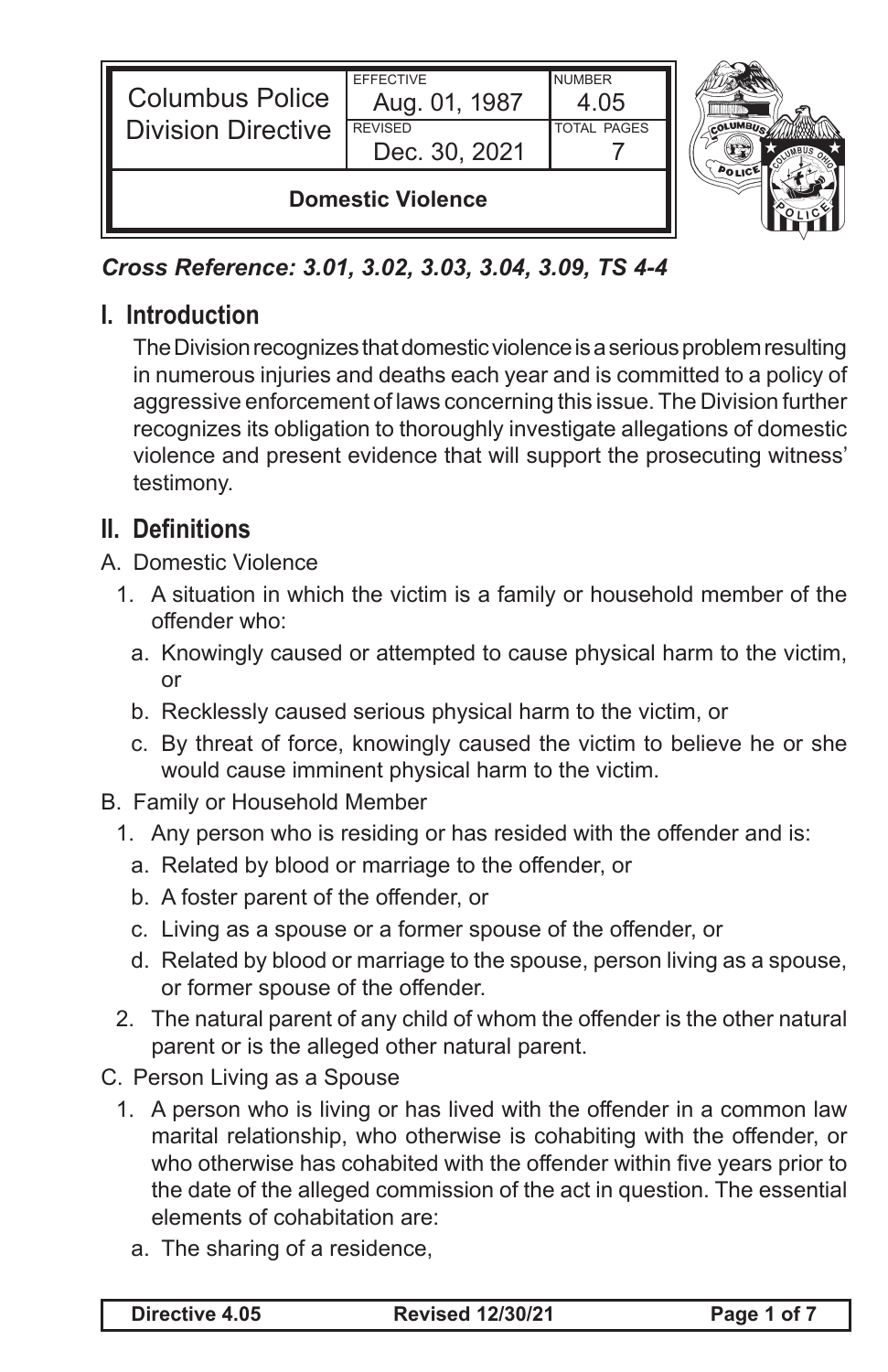- b. The sharing of family or financial responsibilities, and
- c. A shared sexual relationship.
- D. Primary Physical Aggressor

The person who most likely engaged in an act of unwarranted violence during the incident being investigated.

# **III. Policy Statements**

#### A. Enforcement and Documentation

- 1. Arrest of the primary physical aggressor is the mandatory course of action when probable cause is developed that he or she committed a felony assault against a family or household member. When the primary physical aggressor is not present to be arrested, the mandatory course of action is to file an arrest warrant.
- 2. Arrest of the primary physical aggressor is the preferred course of action when probable cause is developed that he or she committed a misdemeanor violation of domestic violence. However, when the primary physical aggressor is not present to be arrested, the preferred course of action is to file an arrest warrant.
- *Note: If violence or threats of violence are involved in the dispute, and the two parties are in a dating or intimate partner relationship as defined in Columbus City Code (CCC) 2319.25(K)(4) that does not meet the definition of a family or household member, consider making an arrest or filing charges based on the appropriate Domestic Violence/Intimate Partner Violence section of the CCC.*
- 3. Sworn personnel shall document and explain in the electronic report the reasons when an arrest was not made or charges were not filed although there was probable cause that domestic violence occurred.
- 4. Sworn personnel should not charge additional offenders with domestic violence out of the same incident when the primary physical aggressor is charged with domestic violence. Although personnel are not prohibited from doing so, charging additional offenders creates difficulty in successfully prosecuting all defendants.
- 5. Sworn personnel shall complete an electronic incident report to document each domestic violence incident investigated.
- B. Probable Cause
	- 1. Sworn personnel have developed probable cause that a violation of domestic violence occurred when either of the following apply:
		- a. The victim or witness provides a written statement supporting the elements of the offense. However, it shall not be required that the victim provide a written statement, consent to charges, or sign a complaint as a prerequisite for filing charges.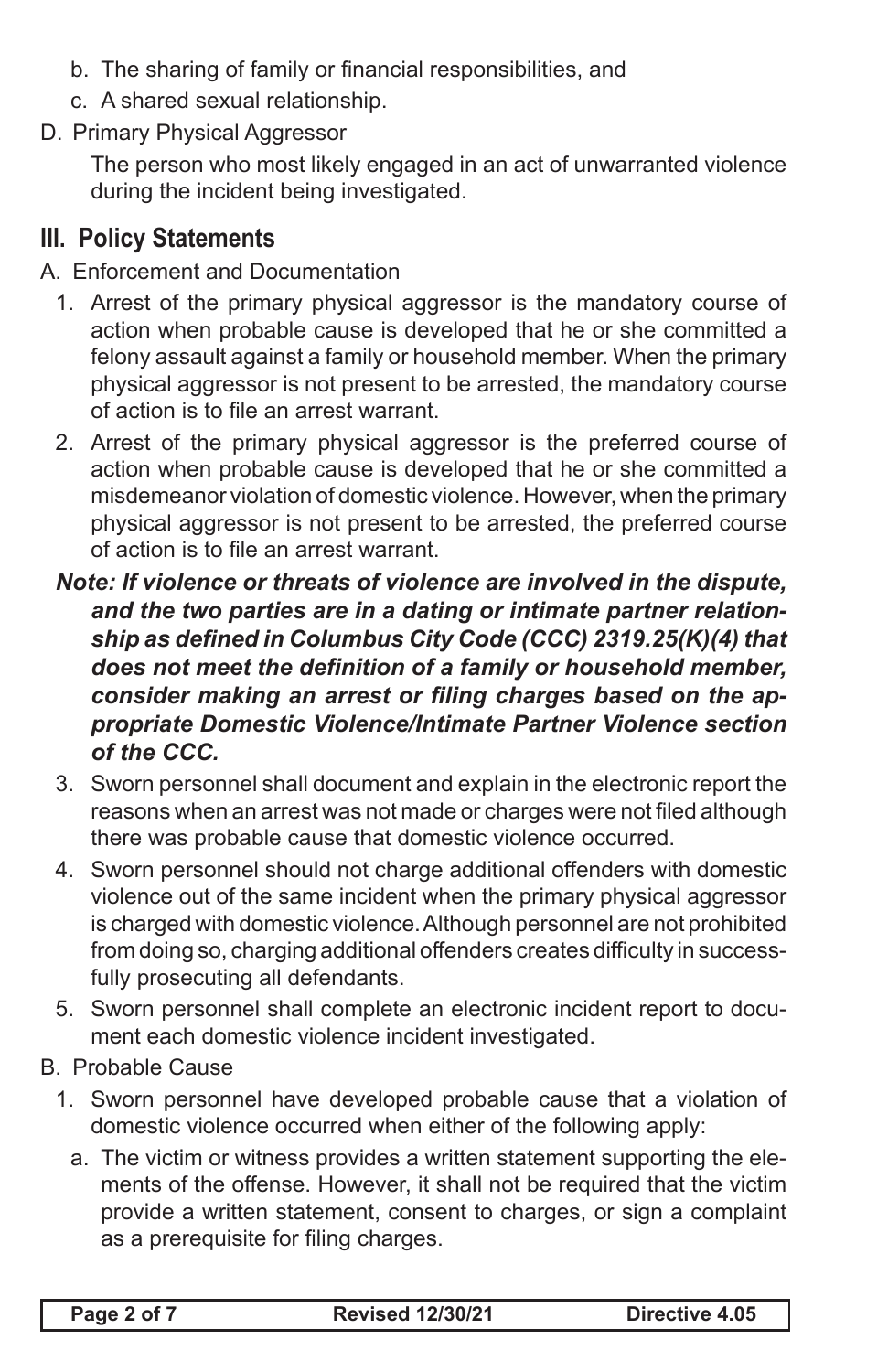- b. It can be reasonably determined an offense occurred based on personal knowledge, observation of the evidence, facts and circumstances of the incident, or information received from a reasonably trustworthy source.
- C. Determining the Primary Physical Aggressor
	- 1. In situations in which several offenders have committed domestic violence against each other, in addition to any other relevant circumstances, sworn personnel should consider the following when determining the primary physical aggressor:
		- a. The fear of physical harm resulting from threats of violence or a history of threats and/or violence, and the reasonableness of that fear.
		- b. The comparative severity of injuries.
		- c. Injuries that may have been caused by actions taken in self-defense.
		- d. History of domestic violence or acts of violence that can be reasonably verified.
- D. Protection Orders

For incidents involving the Violation of a Protection Order, sworn personnel shall comply with the procedures outlined in the "Protection Orders" directive.

- E. Enhancement of Charges
	- 1. A domestic violence offense can be considered for an enhancement to a higher charge when the suspect has a conviction for any domestic violence-related offense. Officers should refer to Ohio Revised Code Section 2919.25 for all included offenses. An enhancement can be considered for, but is not limited to, the following:
		- a. ORC 2919.25 Domestic Violence
		- b. ORC 2909.06 Criminal Damaging or Endangering
		- c. ORC 2909.07 Criminal Mischief
		- d. ORC 2903.11 Felonious Assault
		- e. ORC 2903.12 Aggravated Assault
		- f. ORC 2903.13 Assault
		- g. ORC 2903.14 Negligent Assault
		- h. ORC 2903.21 Aggravated Menacing
		- i. ORC 2903.211 Menacing by Stalking
		- j. ORC 2903.22 Menacing
		- k. ORC 2911.211 Aggravated Trespass
		- l. ORC 2919.22 Endangering Children
		- m. Any other existing or former ordinance or law, in any state or the United States, that is substantially the same as any offense listed in ORC Section 2919.25 for enhancement.
		- n. If the offender knew that the victim was pregnant at the time of the violation.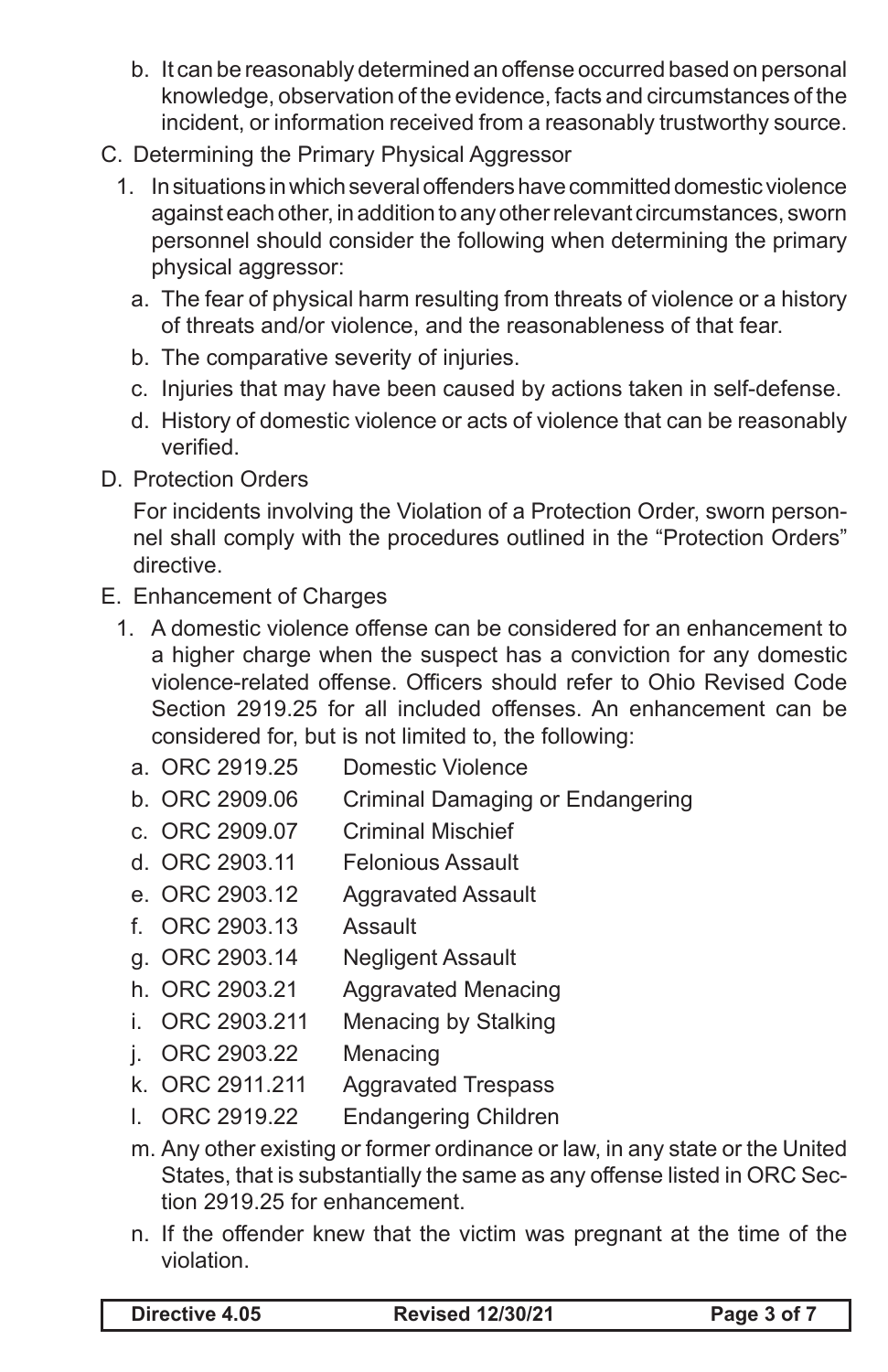- 2. The Franklin County Prosecutor's Office will review the case information and enhance the charge when determined. An enhancement is not completed by the arresting or investigating officer.
- 3. To help ensure enhancements are considered, sworn personnel shall follow the procedures in Section IV,C for domestic violence incidents resulting in an arrest or charges being filed and shall attempt or complete an interview with the suspect and document the results of the interview when an on-view arrest is made.
- F. Juveniles Involved in Domestic Violence Incidents:
	- 1. For incidents involving a juvenile as the offender, sworn personnel shall comply with the procedures in the "Handling of Juveniles" directive.
	- 2. Sworn personnel shall identify a juvenile victim by his or her initials in the body of a criminal complaint and submit the juvenile victim's full name to the Clerk of Courts on a Confidential Disclosure of Personal Identifiers form. The victim's full name should be documented on the Arrest Information form, U-10.100, and *the* electronic report.
	- Note: If the officer perceives the suspect to be a continuing threat to *himself, herself,* or others, advise the Franklin County Juvenile Detention Center during the assessment and document the notification on the Arrest Information form.

## **IV. Procedures**

- A. Sworn Personnel
	- 1. Separate the victim and the offender. *When possible, place the involved parties in separate locations to prevent them from being able to hear each other's statements.*
	- 2. Request emergency medical services as necessary.
	- 3. Secure any weapons, detain witnesses, and hold the scene.
	- 4. Check involved parties for outstanding warrants.
	- 5. When probable cause exists that the domestic violence incident involves a felony offense:
		- a. Contact the Investigative Duty Desk to notify the appropriate investigative unit.
		- b. Follow the directions of investigative personnel on how to proceed.
	- 6. When probable cause exists that a domestic violence incident involves a misdemeanor offense, complete an investigation as follows:
		- a. Determine the primary physical aggressor and take appropriate enforcement action.
			- (1) When an arrest is made, follow procedures outlined in Section IV,C before interviewing the suspect.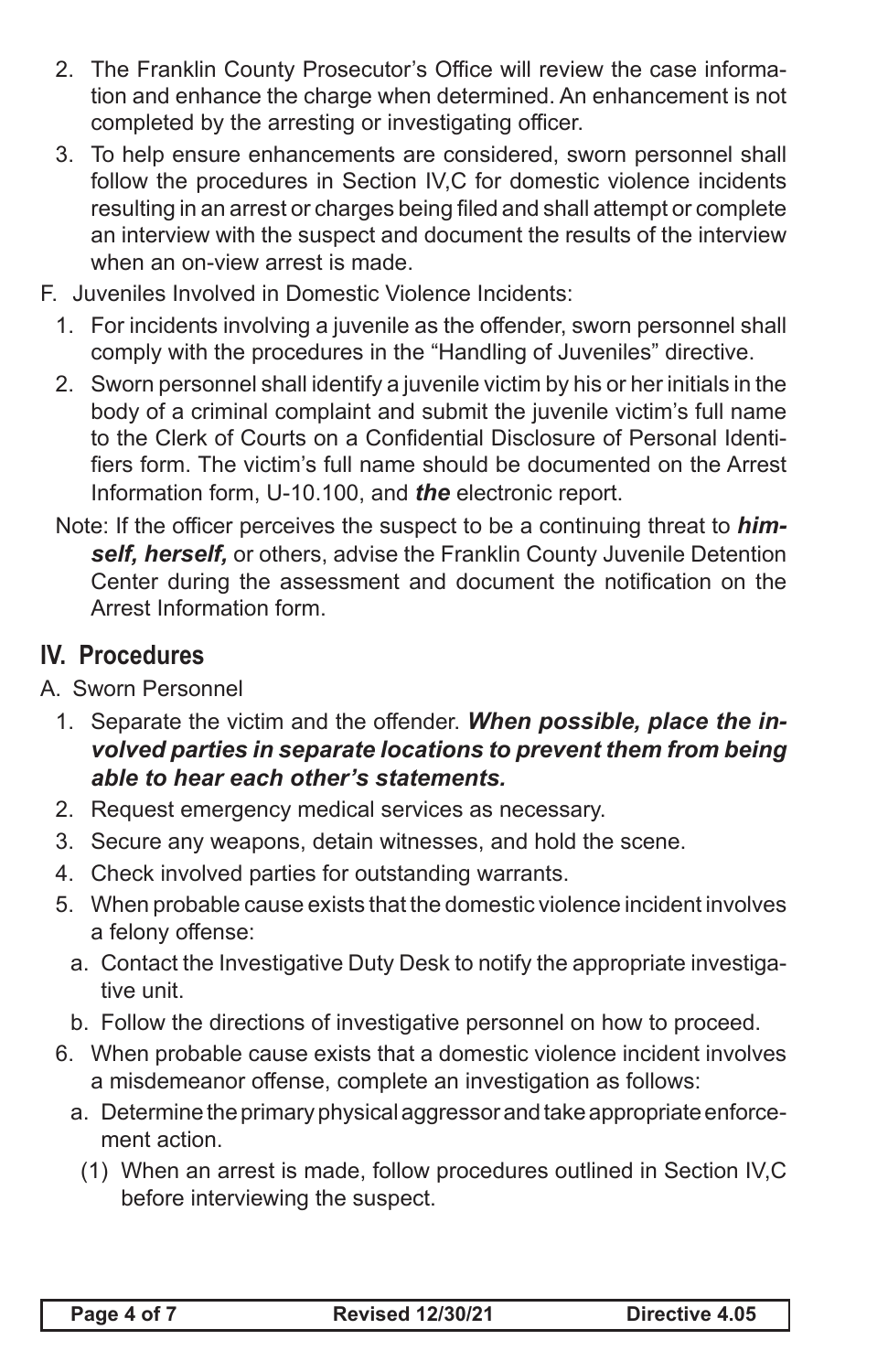- (2) When a warrant is filed, contact Communications personnel and request the following known information be broadcast on all patrol radio channels:
	- (a) Suspect's name and physical description
	- (b) Suspect's vehicle description
	- (c) Suspect's address, location, or destination
	- (d) Charges filed
- b. Complete separate interviews of the victim, suspect, and witnesses in separate locations.
	- (1) Read and complete a Constitutional Rights, form I-20.109, with the suspect before conducting the interview.
	- (2) Request, but do not require, the victim and witnesses complete written statements.
- c. Take Evidentiary Photographs
	- (1) Use a Division-issued digital camera when available.
	- (2) Photograph the victim and suspect.
		- (a) Take full-body photographs that show the subject's face.
		- (b) Take separate photographs of each injury, claims of injuries, torn clothing, etc.
		- (c) Protect the dignity of the subject by covering any private parts as necessary. Have Division personnel of the same gender as the subject take the photographs as appropriate.
	- (3) Photograph the scene and evidence.
	- (4) Attach the digital photographic images to the electronic report before the end of the tour.
- d. Collect evidence and submit it to the Property Control Unit.
- e. Complete an electronic incident report.
	- (1) On the Investigative Information *T*ab, note:
		- (a) The type of evidence collected and photographs taken.
		- (b) The information regarding a violation of a pre-trial release agreement for other pending domestic violence charges, if applicable.
		- (c) The contact information and address for the victim(s) going to a safe house or alternate location.
	- (2) On the Other Entities *T*ab, document the names and information of any children that were present at the scene, if applicable.
	- (3) Include the property number for submitted evidence.
- f. Complete an Arrest Information form, which should include:
	- (1) The reason police were dispatched and name of the person who called.
	- (2) The times personnel were dispatched and arrived.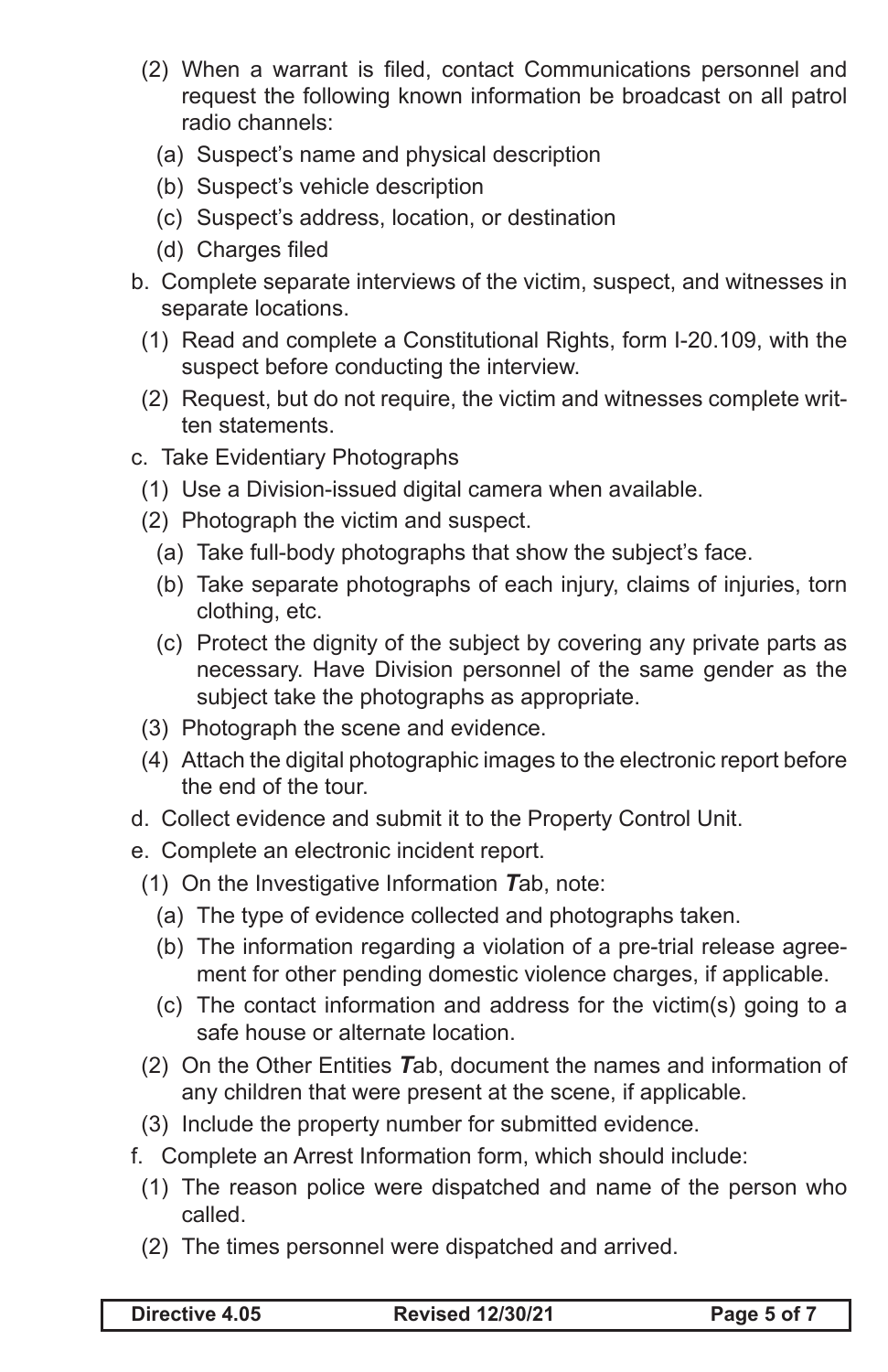- (3) The condition of the scene.
- (4) The general appearance and demeanor of the involved parties.
- (5) A detailed description of injuries, torn clothing, etc.
- (6) Specific information regarding how the involved parties are family or household members.
- (7) Statements made or given by the victim and witnesses.
- (8) List children as witnesses, or document that children were at the scene, as applicable.
	- *(a) Provide the name, age, and sex of each child who was present in the home at the time of the incident.*
	- *(b) Describe the location of each child at the time the incident occurred and what each child witnessed or heard.*
	- *(c) Provide a description of the reaction or emotional state of each child at the scene. For example, include that the child was worried, crying or upset, or appeared to be afraid of one of the involved parties.*
	- *(d) Describe any physical injury each child sustained.*
- (9) Information regarding the suspect's convictions of domestic violence related offenses, including case numbers, charges, and conviction dates, when known.
- (10)Any of the following known information about the suspect:
	- (a) History of mental illness
	- (b) Access to deadly weapons
	- (c) History of substance abuse
	- (d) Suicidal or homicidal tendencies
	- (e) Status of the relationship with the victim
	- (f) Controlling type behavior
	- (g) Presents a credible threat of serious physical harm to the victim or any other person
- (11)Statements made or given by the suspect and/or whether the suspect invoked his or her rights.
- (12)A request that a motion be filed for a Domestic Violence Temporary Protection Order (DVTPO) on the victim's behalf as applicable.
- g. Complete a domestic violence packet and include:
	- (1) A copy of the electronic incident report
	- (2) A copy of the Arrest Information form
	- (3) Original written witness statement(s)
	- (4) A copy of complaint affidavit(s)
	- (5) Original Constitutional Rights form